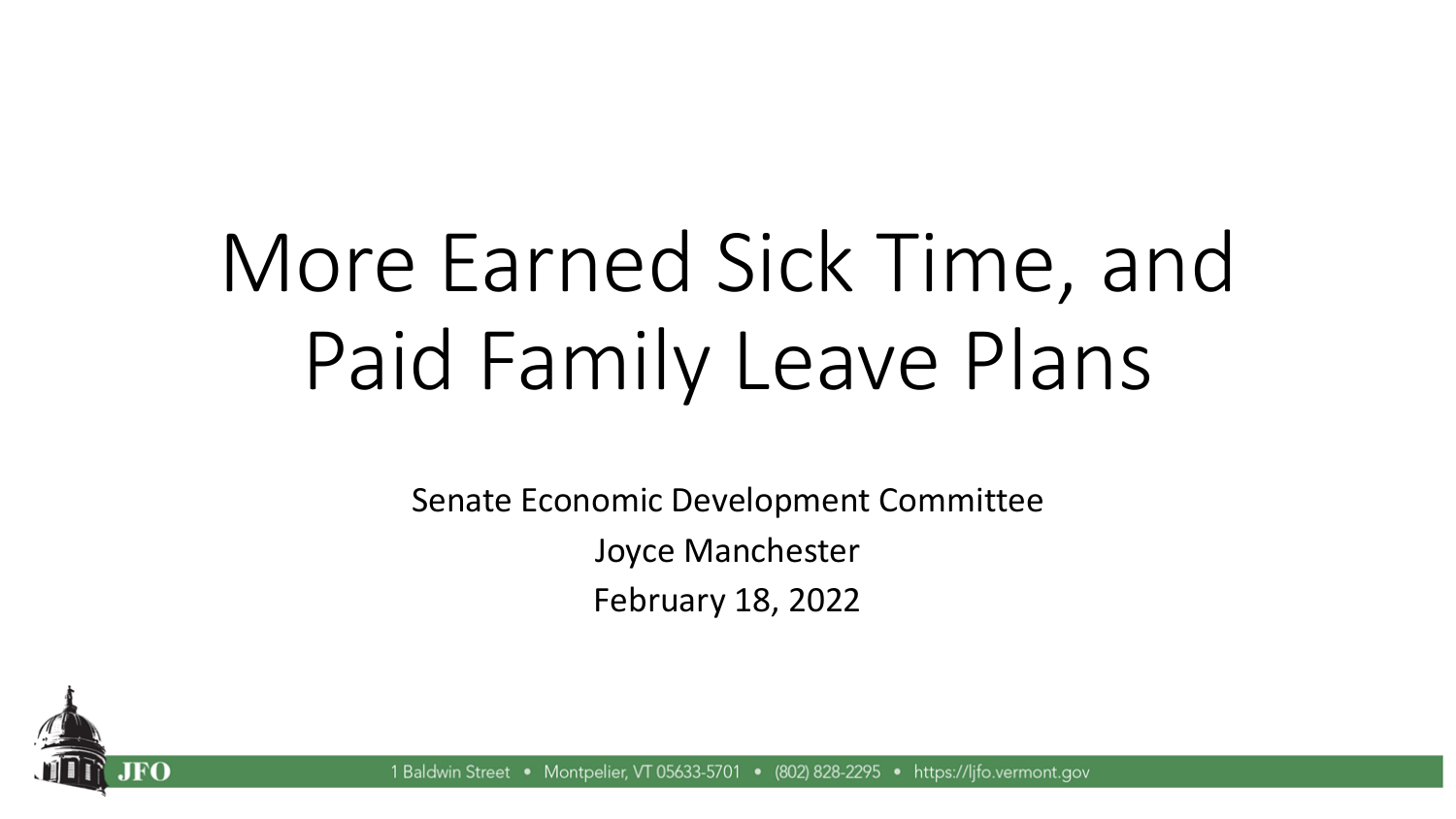# Outline of work to come

Part 1: Paid sick days in Vermont: now 5, estimated cost if 10

- a) If all medical leave
- b) If just Covid-related leave

Part 2: Paid Family and Medical Leave

- a) Use ARPA funds to pay for 4 years, all Vermonters in Governor's plan
- b) Cost to State if Governor paid for all full-time workers in Vermont to join with State employees

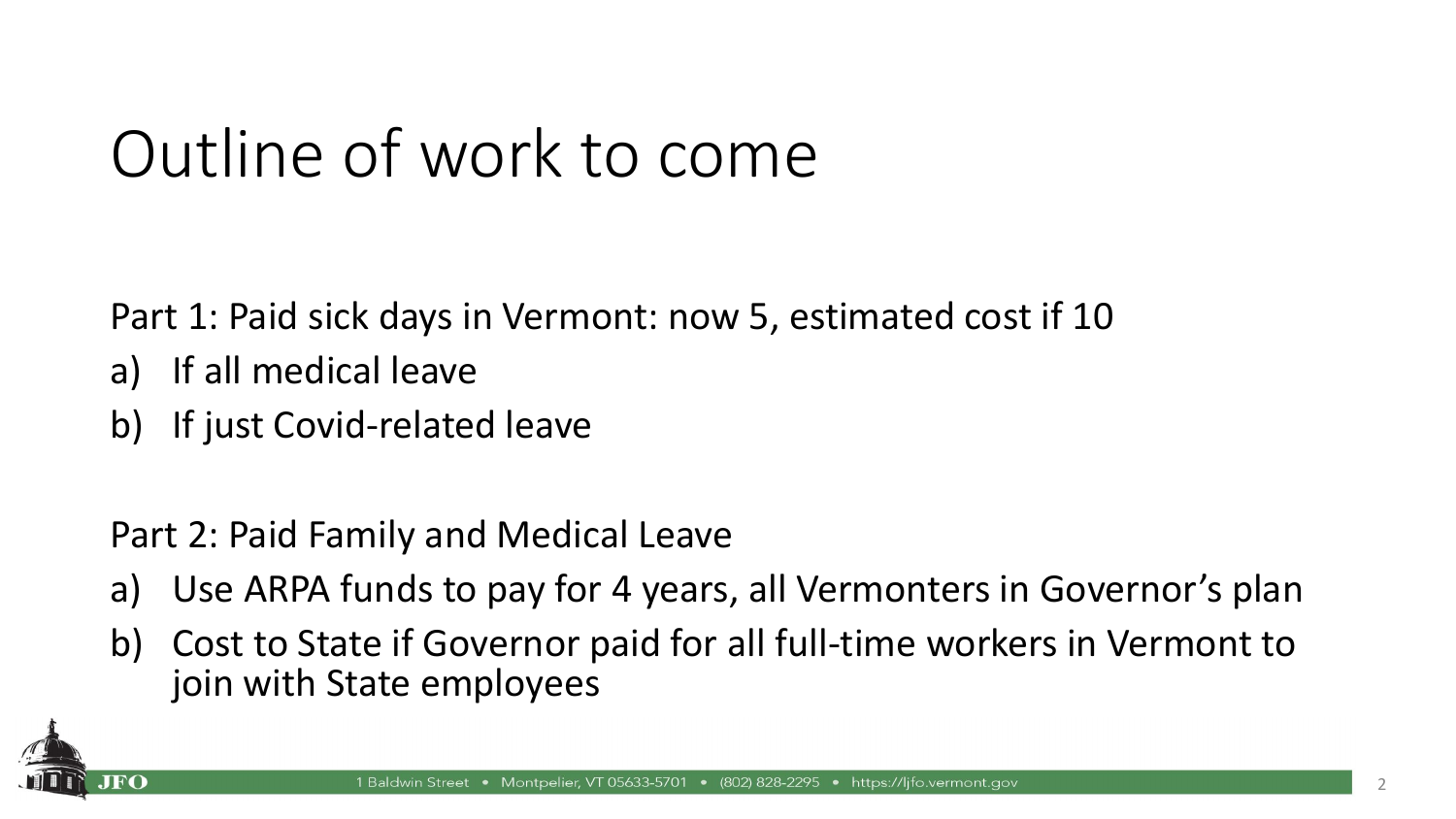## Part 1: Earned Sick Time Law

Brief description



1 Baldwin Street • Montpelier, VT 05633-5701 • (802) 828-2295 • https://lifo.vermont.gov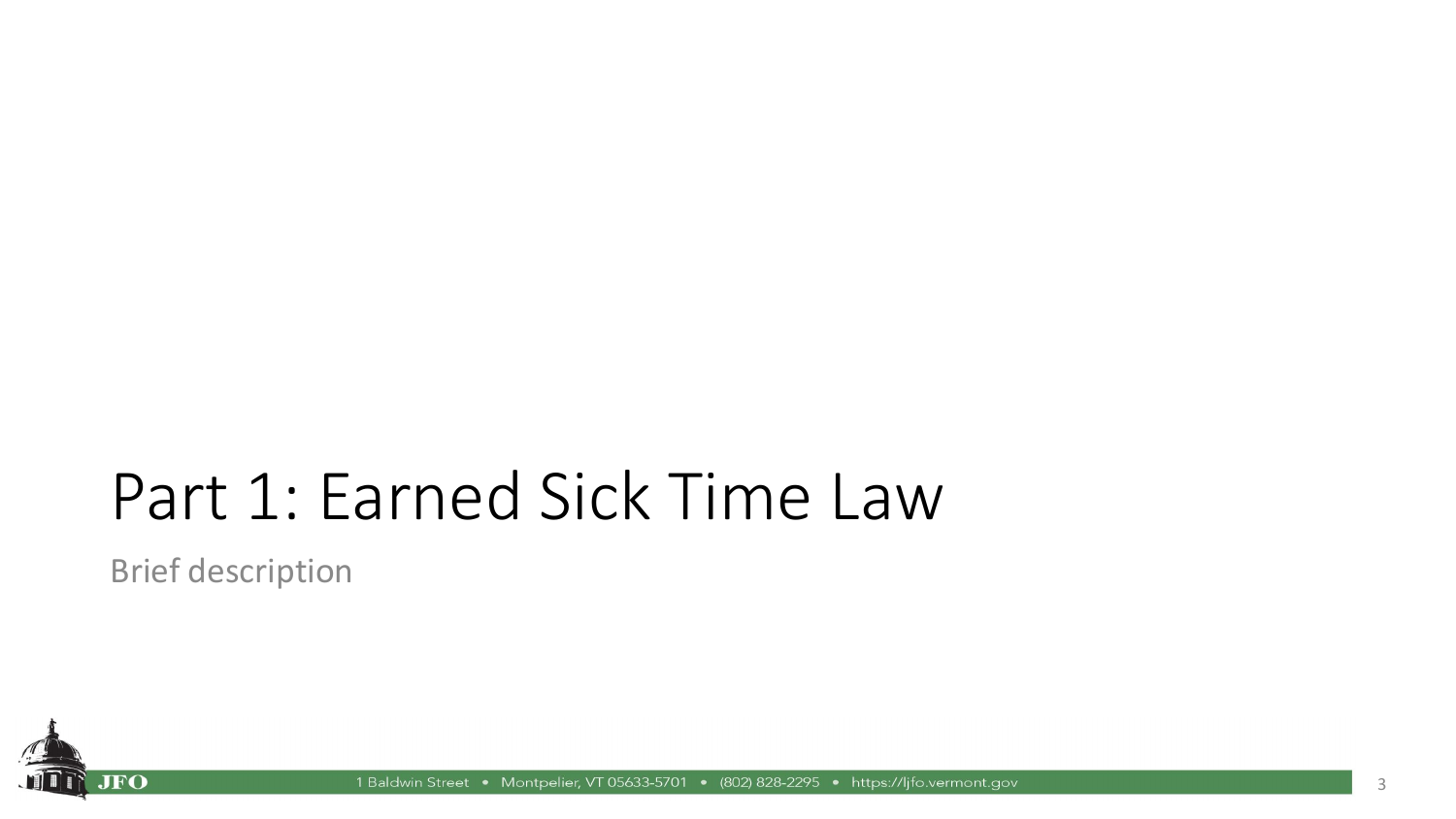#### What does the Earned Sick Time Law do?

- The law entitles Vermont employees to earn up to 40 hours per year of paid leave after January 1, 2019, to address certain personal and family needs. The number of hours to which an employee is entitled is related to the number of hours worked.
- Employees can accrue time as they work or can be provided with a lump sum on a yearly basis. One hour of sick time is accrued for every 52 hours of actual work, including overtime.
- An eligible employee meets all the following criteria:
	- Is age 18 or over;
	- Works an average of 18 or more hours per week during the year; and
	- Is expected to work more than 20 weeks in a 12-month period.

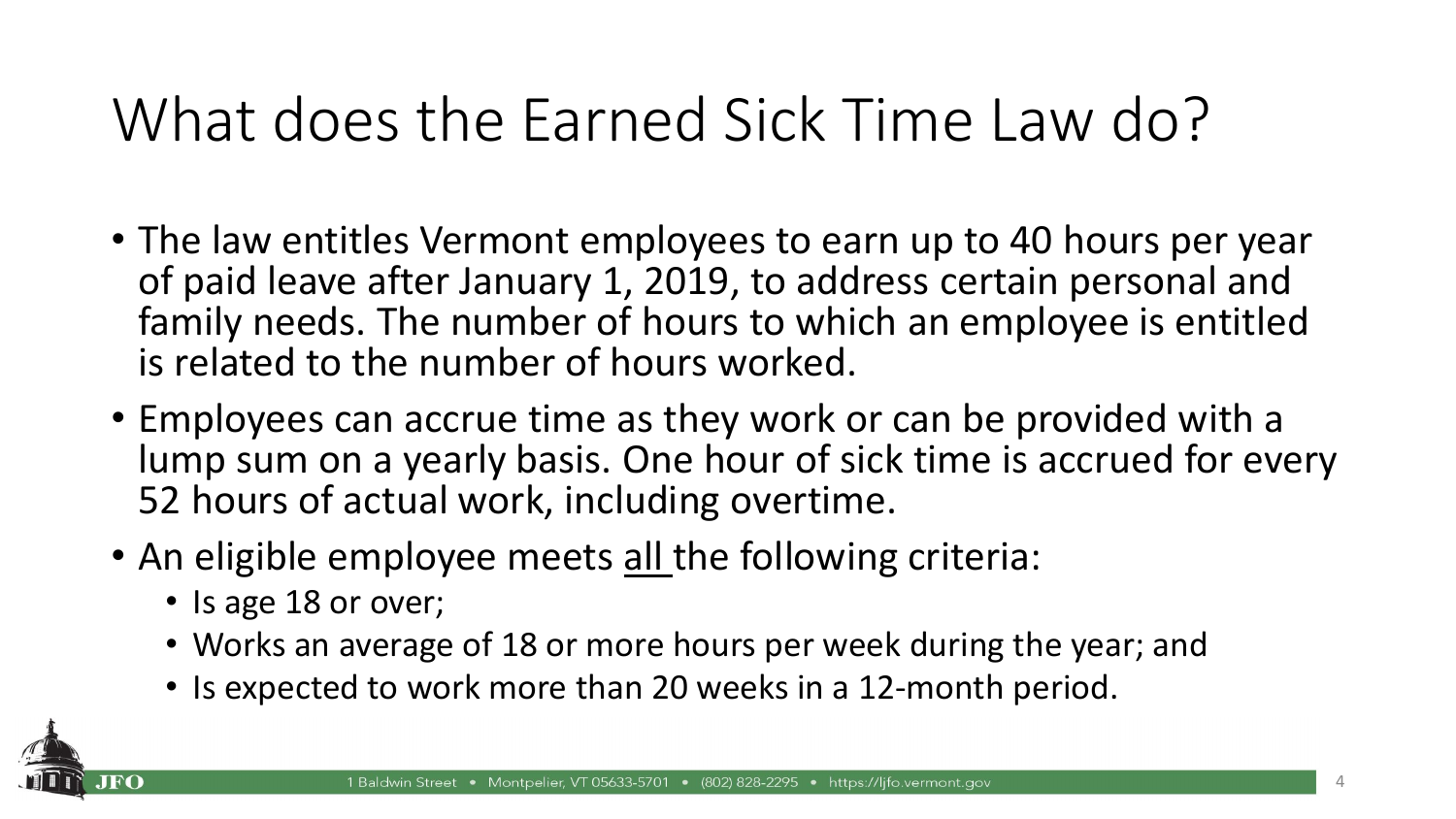What is the estimated cost of increasing earned sick time from 5 days to 10 days per year?

- Cost to the State arising from State employees?
- The State currently does not pay private employers to provide earned sick time
	- An "unfunded mandate"
	- Does the Department of Labor keep track of how much Earned Sick Time is used, and at what hourly wage rate?

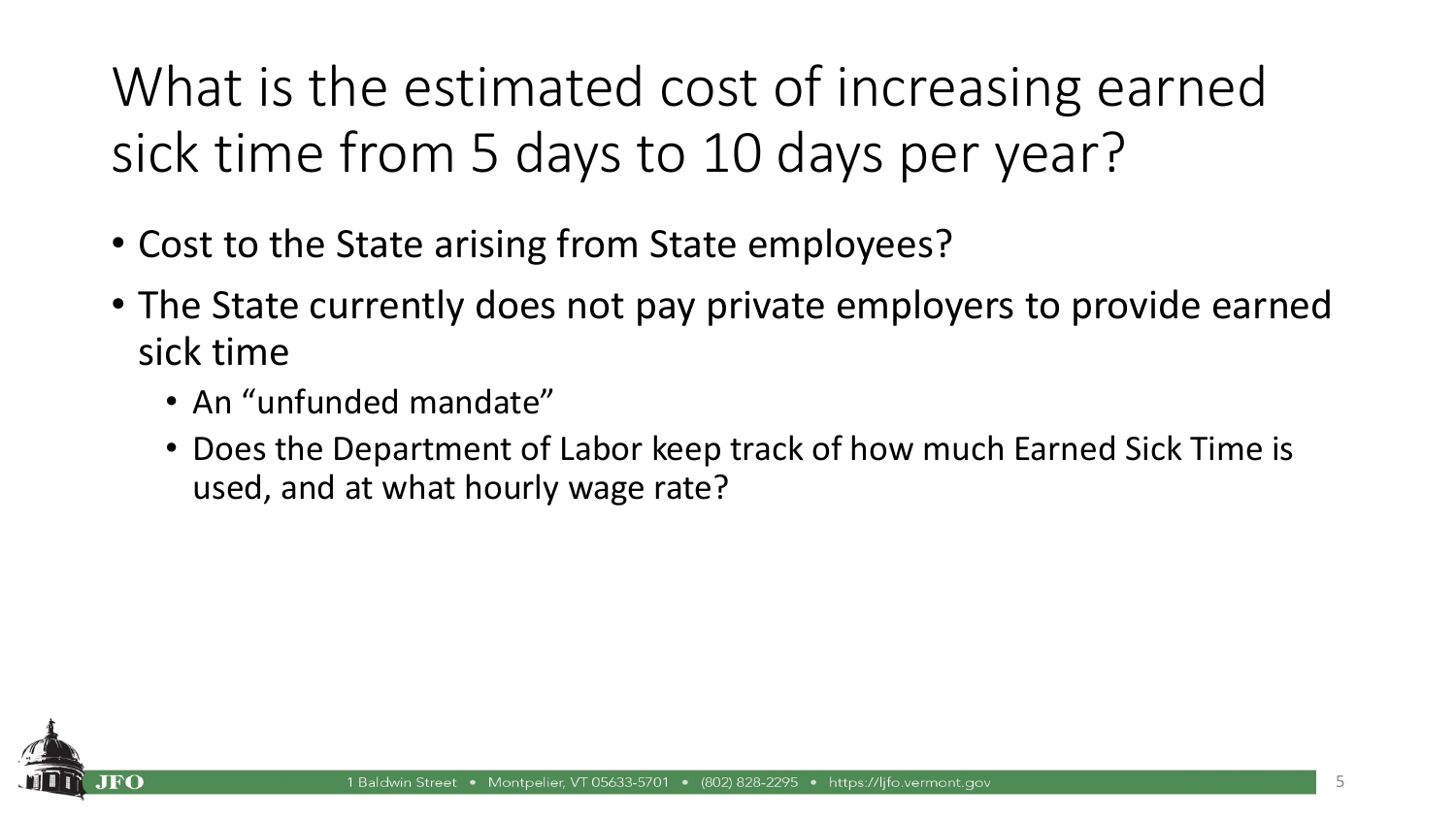# Part 2: Paid Family and Medical Leave

Brief description



1 Baldwin Street Montpelier, VT 05633-5701 • (802) 828-2295 • https://lifo.vermont.gov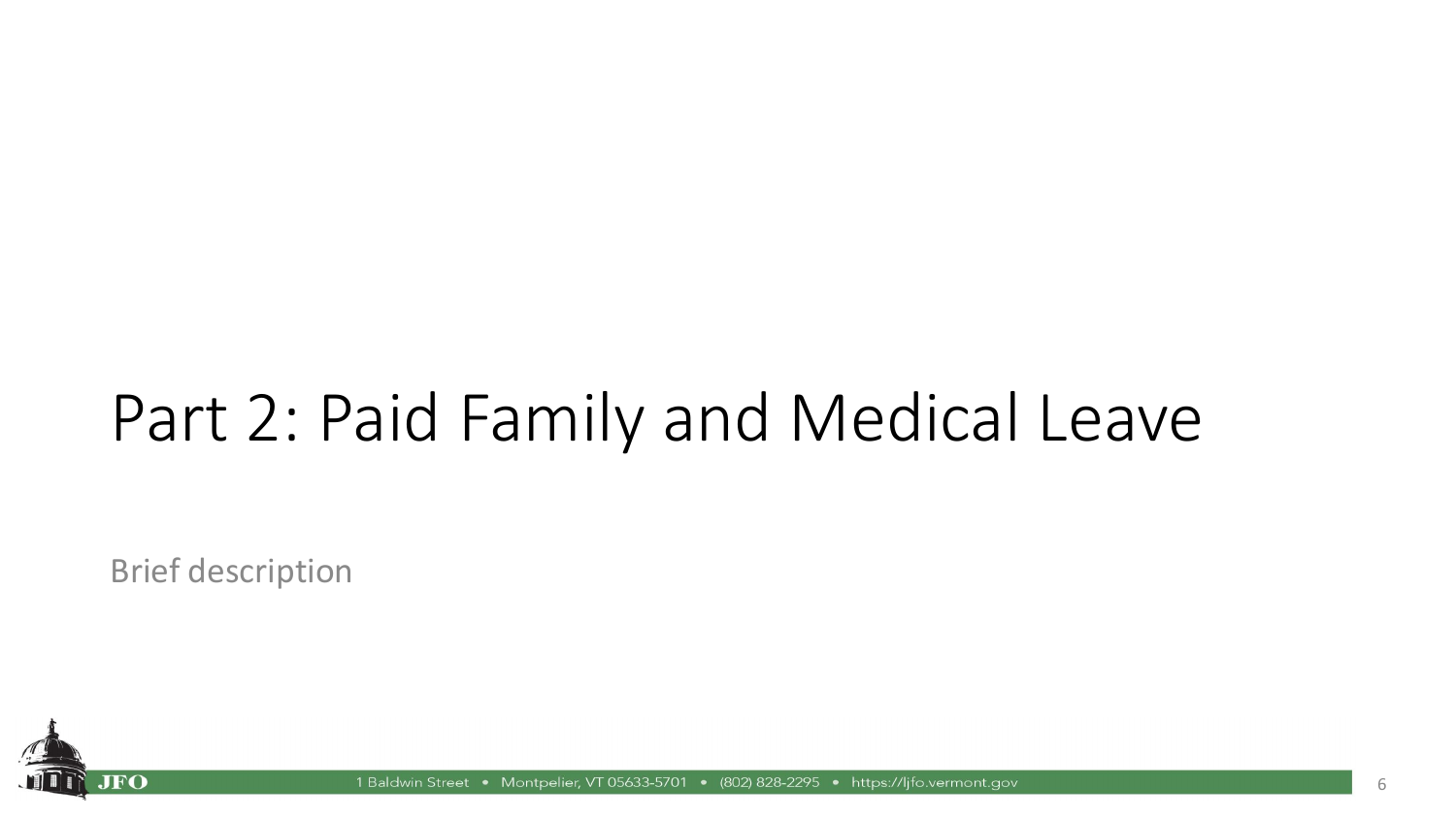a) Use ARPA funds to pay for 4 years, with all Vermonters in the Governor's plan

- Would this be an eligible use of ARPA State Fiscal Recovery Funds?
	- Replace lost public sector revenue
	- Respond to the public health and negative economic impacts of the pandemic
	- Provide premium pay for essential workers
	- Invest in water, sewer, and broadband infrastructure

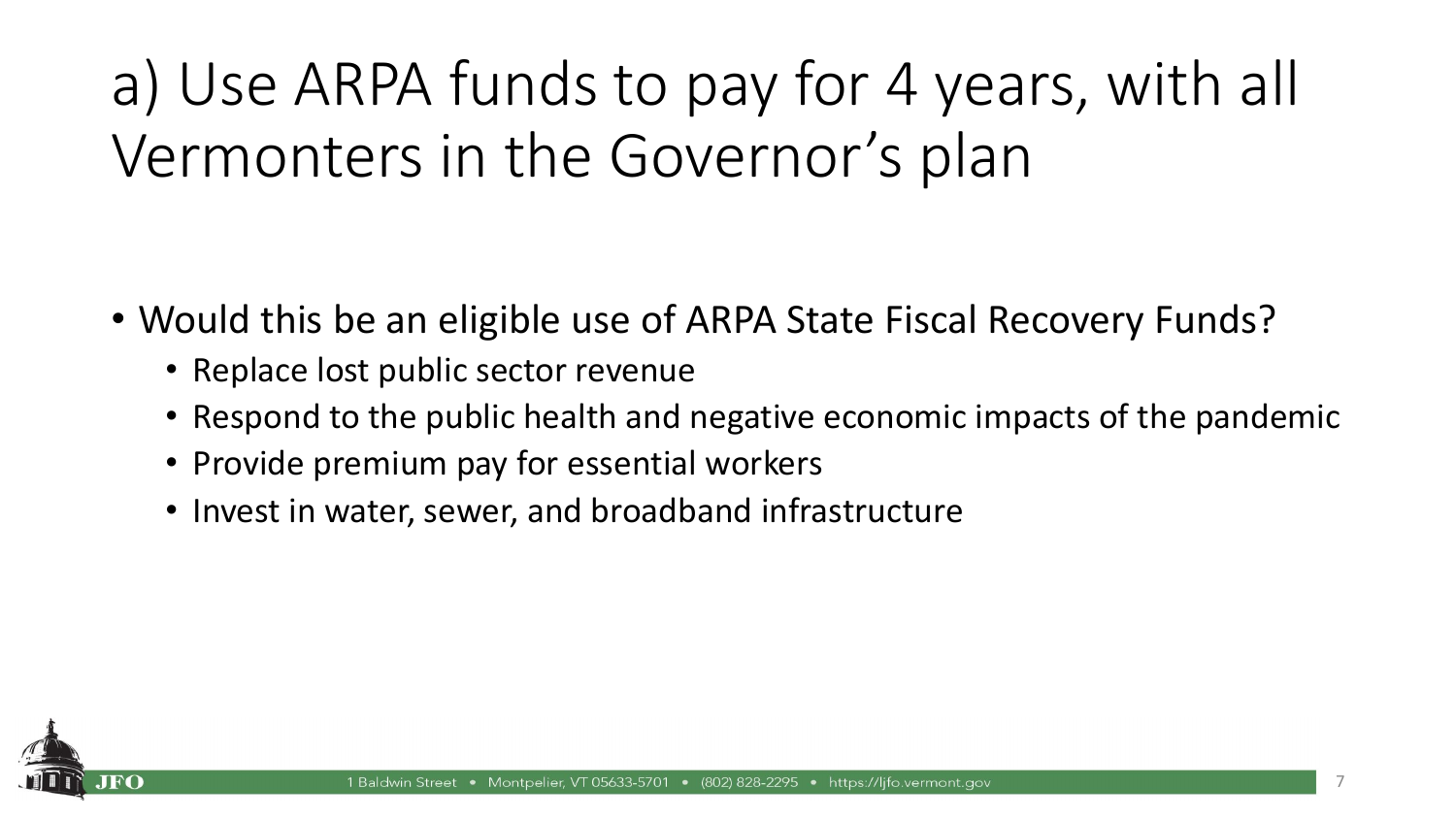b) Cost to State if Governor paid for all full-time workers in Vermont to join with State employees

If Vermont's plan is like the Granite State Paid Family Leave Act (Mercer):

- Employers will contract directly with the insurance carrier
	- Private and public nonstate employers will receive a premium rate derived from the state's rate by applying actuarially justified rating factors
	- Private employers must have more than 50 employees
- Employees whose employers don't opt into or qualify to participate in the program
	- Will be able to enroll through a purchasing pool during a 60-day annual openenrollment window established by the State.
	- Coverage will be subject to a seven-month waiting period for benefits eligibility and a one-week elimination period for claim payments to begin.
	- The purchasing pool may be experience rated.
	- Weekly premiums will be capped at \$5 per employee.
		- The maximum employee premium would be  $5 * 52 = $260$  per year.